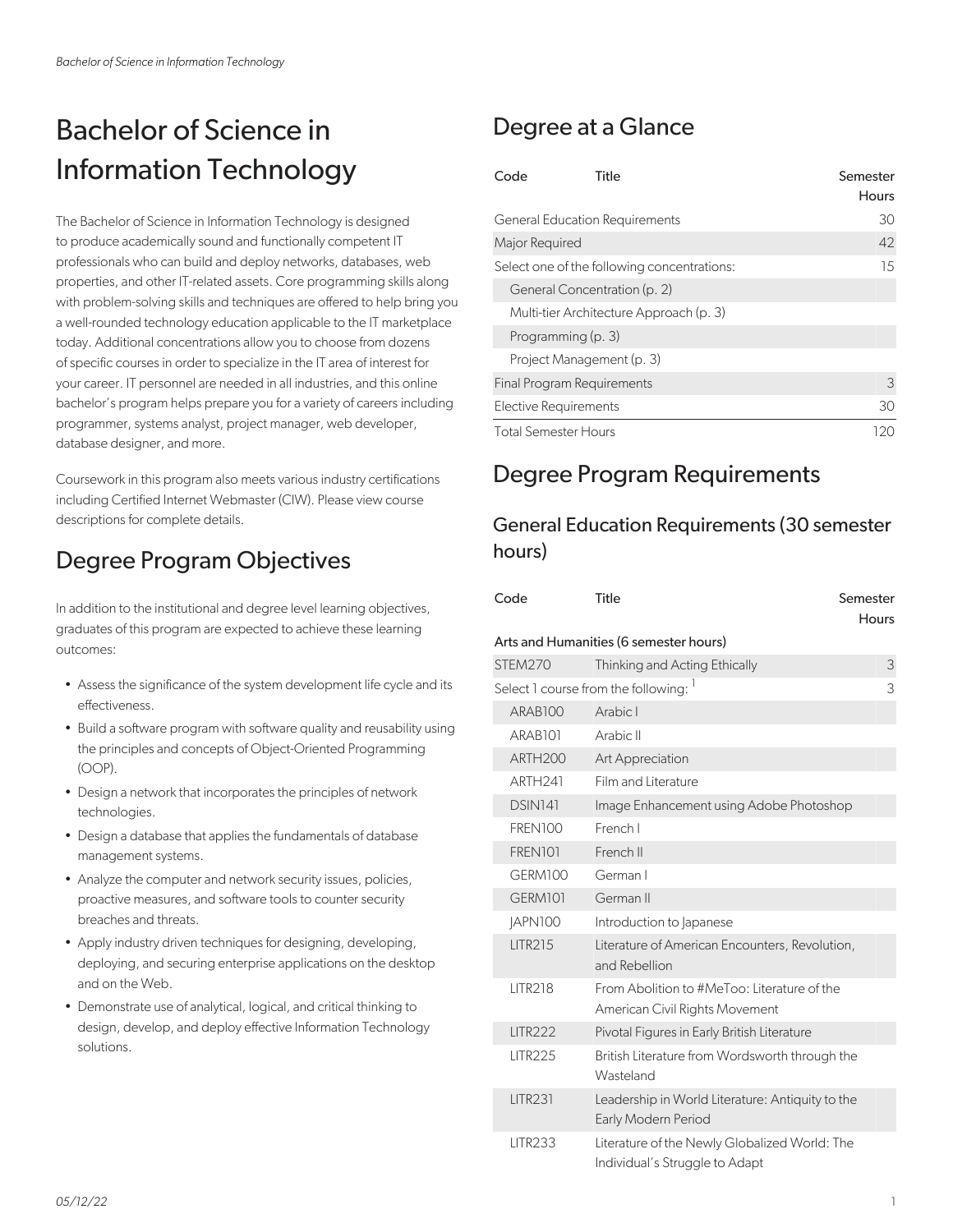| <b>MUSI200</b>      | Music Appreciation                                                     |   |
|---------------------|------------------------------------------------------------------------|---|
| <b>MUSI250</b>      | World Music and Cultures                                               |   |
| <b>PHIL101</b>      | Introduction to Philosophy                                             |   |
| PHIL110             | Critical Thinking                                                      |   |
| <b>PHIL200</b>      | Introduction to Ethics                                                 |   |
| <b>PHIL202</b>      | Philosophy of Science                                                  |   |
| PORT100             | Introduction to Brazilian Portuguese                                   |   |
| <b>RELS201</b>      | Introduction to World Religions                                        |   |
| <b>RUSS100</b>      | Russian I                                                              |   |
| SPAN100             | Spanish I                                                              |   |
| SPAN <sub>101</sub> | Spanish II                                                             |   |
|                     | Civics, Political and Social Sciences (6 semester hours)               |   |
| STEM280             | Exploring Society and Cultures via Science<br>Fiction                  | 3 |
|                     | Select 1 courses from the following:                                   | 3 |
| ANTH100             | Introduction to Anthropology                                           |   |
| <b>ANTH202</b>      | Introduction to Cultural Anthropology                                  |   |
| CHFD220             | Human Sexuality                                                        |   |
| <b>COMM211</b>      | Social Media and Society                                               |   |
| <b>COMM240</b>      | Intercultural Communication                                            |   |
| ECON101             | Microeconomics                                                         |   |
| <b>ECON102</b>      | Macroeconomics                                                         |   |
| EDUC200             | Humane Education: A Global Interdisciplinary                           |   |
|                     | Perspective                                                            |   |
| GEOGI01             | Introduction to Geography                                              |   |
| HOSP110             | Practical Food Safety and Awareness                                    |   |
| <b>IRLS210</b>      | International Relations I                                              |   |
| <b>LITR212</b>      | Forgotten America-Under Represented Cultures<br>in American Literature |   |
| <b>LITR235</b>      | Four Points of the Compass: Culture and Society<br>Around the World    |   |
| <b>POLS101</b>      | Introduction to Political Science                                      |   |
| <b>POLS210</b>      | American Government I                                                  |   |
| <b>PSYC101</b>      | Introduction to Psychology                                             |   |
| SOCI111             | Introduction to Sociology                                              |   |
| <b>SOCI212</b>      | Social Problems                                                        |   |
| SOCI220             | American Popular Culture                                               |   |
|                     | Communication: Writing, Oral, and Multimedia (9 semester               |   |
| hours)              |                                                                        |   |
| <b>COMM120</b>      | Information and Digital Literacy                                       | 3 |
| ENGL110             | Making Writing Relevant                                                | 3 |
| ITCC231             | Introduction to Information Technology Writing                         | 3 |
| History             |                                                                        |   |
| <b>STEM185</b>      | The History and Context of STEM                                        | 3 |
|                     | Mathematics and Applied Reasoning (3 semester hours)                   |   |
| ENTD <sub>200</sub> | Fundamentals of Programming                                            | 3 |

#### Natural Sciences (3 semester hours)

1

| STEM100              | Introduction to STEM Disciplines |    |
|----------------------|----------------------------------|----|
| Total Semester Hours |                                  | 30 |

All literature courses require successful completion of ENGL101 - Proficiency in Writing or ENGL110 - Making Writing Relevant.

### Major Required (42 semester hours)

| Code                 | Title<br>Semester                               |       |
|----------------------|-------------------------------------------------|-------|
|                      |                                                 | Hours |
| HRMT101              | Human Relations Communication                   | 3     |
| <b>ITCC121</b>       | Introduction to Computer Science                | 3     |
| <b>ENTD120</b>       | User Experience I                               | 3     |
| WEBD122              | Introduction to Web Analytics                   | 3     |
| WEBD121              | Web Development Fundamentals                    | 3     |
| ENTD <sub>220</sub>  | Introduction to Python                          | 3     |
| <b>ISSC231</b>       | Networking Concepts                             | 3     |
| <b>INFO222</b>       | Database Concepts                               | 3     |
| <b>ISSC290</b>       | Securing Databases                              | 3     |
| ENTD268              | Information System Design                       | 3     |
| ENTD278              | Object Oriented Design                          | 3     |
| <b>ISSC297</b>       | Securing Applications                           | 3     |
| STEM380              | Coevolution of Society, Culture, and Technology | 3     |
|                      | Select 1 course from the following:             | 3     |
| STEM470              | Cybersecurity, Surveillance, Privacy and Ethics |       |
| STEM471              | Analytics, Algorithms, Al, and Humanity         |       |
| Total Semester Hours |                                                 | 42    |

Students must choose a concentration for this degree program and may select from a General Concentration, Concentration in Multitier Architecture Approach, Concentration in Programming, or Concentration in Project Management.

### General Concentration Requirements (15 semester hours)

| Code                 | Title                            | Semester<br>Hours |
|----------------------|----------------------------------|-------------------|
| WEBD221              | Intermediate Web Development     | 3                 |
| WEBD241              | Web Development Using JavaScript | 3                 |
| <b>INFO331</b>       | Management Information Systems   | 3                 |
| <b>ISSC422</b>       | <b>Information Security</b>      | 3                 |
| <b>ISSC221</b>       | Intermediate Computer Systems    | 3                 |
| Total Semester Hours |                                  | 15                |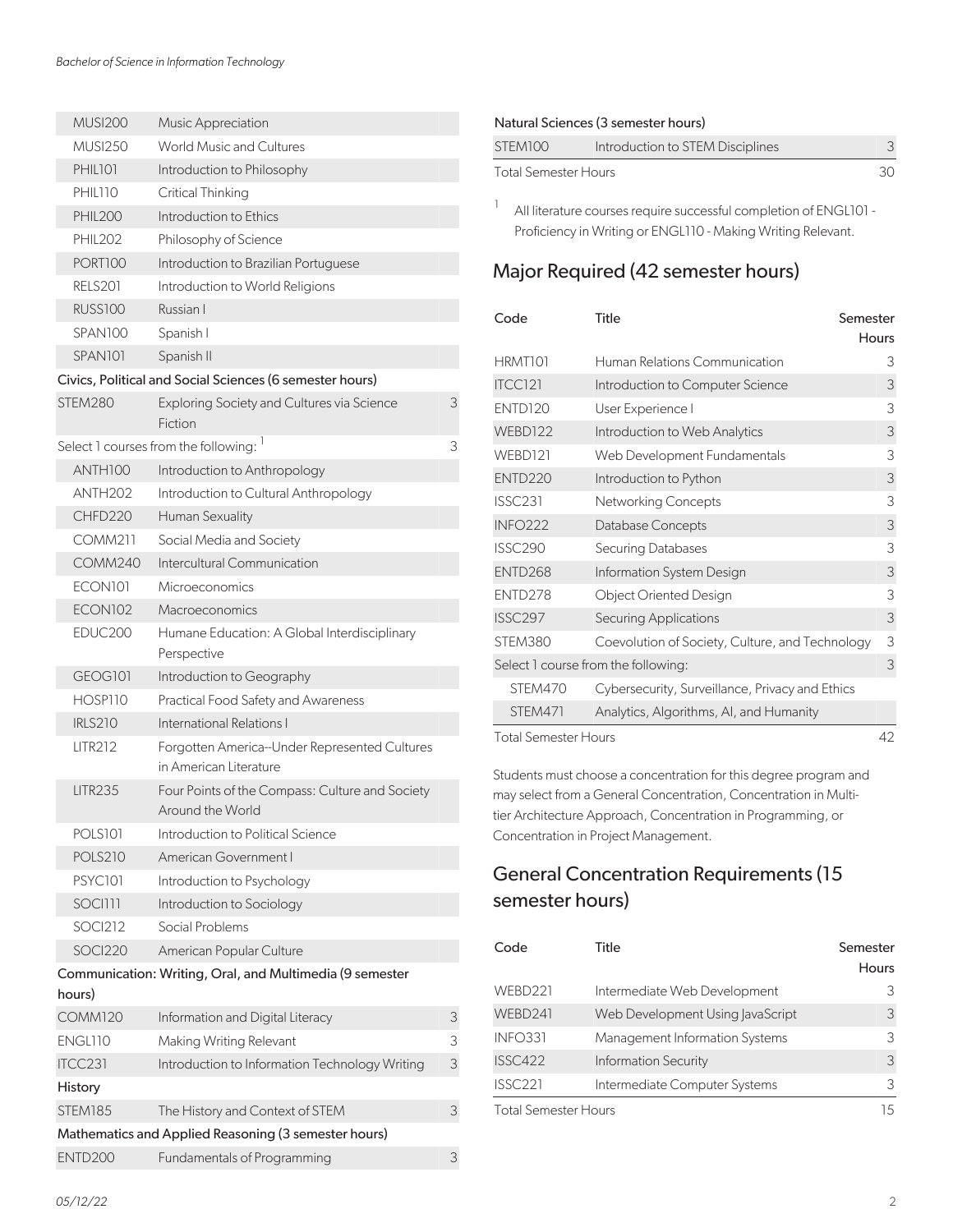### Concentration in Multi-tier Architecture Approach (15 semester hours)

The concentration offers an in-depth understanding of a multitier architecture approach to applying more productive skills and techniques when replacing or upgrading independent tiers within a system without impacting other critical layers. You will develop the knowledge and skills used to redevelop or modernize various layers associated with the user interface, business logic, and data storage. You will learn how to optimize front-end web server requirements and address back-end database or data storage concerns efficiently, while maintaining presentation, application processing, and data management functions.

#### **Objectives**

Upon successful completion of this concentration, the student will be able to:

- Explain the principles and practices applicable to mutli-tier architecture approach.
- Analyze guidelines and techniques associated with building computer architecture more effectively.
- Design software based on presentation, application and data layer.
- Develop software application functionalities such as HTML, JavaScript, jQuery, SQL, Python and other critical programming languages.
- Apply information technology architecture strategies.

#### Concentration Requirements (15 semester hours)

| Code                        | Title                            | Semester<br>Hours |
|-----------------------------|----------------------------------|-------------------|
| WEBD221                     | Intermediate Web Development     | 3                 |
| WEBD241                     | Web Development Using JavaScript | 3                 |
| <b>INFO221</b>              | Relational Database Concepts     | 3                 |
| ENTD320                     | Intermediate Python Programming  | 3                 |
| WEBD343                     | jQuery                           | 3                 |
| <b>Total Semester Hours</b> |                                  | 15                |

### Concentration in Programming (15 semester hours)

The purpose of this concentration is to build a stronger foundation in Object Oriented Programming using Java programming. As the technology field shifts, the curriculum must embrace the changes in technology to appropriately equip students with marketable skills. There has been a substantial growth in application software development as companies seek customized applications to address their requirements. According to the U.S. Bureau of Labor Statistics,

employment of computer programmer is expected to grow by eight percent between now and the year 2022. Java is one of the most highly recommended programming languages for students to learn. It serves is a primary language for building mobile apps, games, and enterprise software and works across multiple platforms.

#### **Objectives**

Upon successful completion of this concentration, the student will be able to:

- Explain the principles and practices applicable to programming in Java.
- Analyze guidelines and techniques associated with object-oriented programming using Java.
- Summarize the growing trends of software development and how it is transforming businesses.
- Apply object-oriented programming using lava programming language.
- Build software programs using Java programming language.

#### Concentration Requirements (15 semester hours)

| Code                        | Title                                                    | Semester<br><b>Hours</b> |
|-----------------------------|----------------------------------------------------------|--------------------------|
| ENTD <sub>261</sub>         | Scripting Languages for the Administrator                | 3                        |
| ENTD380                     | Introduction to Object Oriented Programming<br>with Java | 3                        |
| <b>ENTD381</b>              | Object Oriented Programming With Java                    | 3                        |
| ENTD481                     | Enterprise Development using 2EE                         | 3                        |
| <b>ENTD411</b>              | <b>Application Development</b>                           | 3                        |
| <b>Total Semester Hours</b> |                                                          | 15                       |

### Concentration in Project Management (15 semester hours)

This concentration addresses the processes and goals of project management. It explores realistic application of project management process using project management strategies, tactics, and software. Other vital concepts and principles, such as negotiation techniques affecting how governments and organizations think about project management, are also examined. This concentration also expands on the processes and goals of negotiation. It explores a basic understanding of negotiation and the fundamentals of reaching an agreement while maintaining mutual gains. It helps you become more effective in delivering win-win agreements and distinguishing the differences between integrative negotiation and distributive bargaining when selecting the appropriate strategy for a project. This concentration builds your skills and abilities to initiate, plan, execute, monitor, control, and close projects. The concentration also focuses on